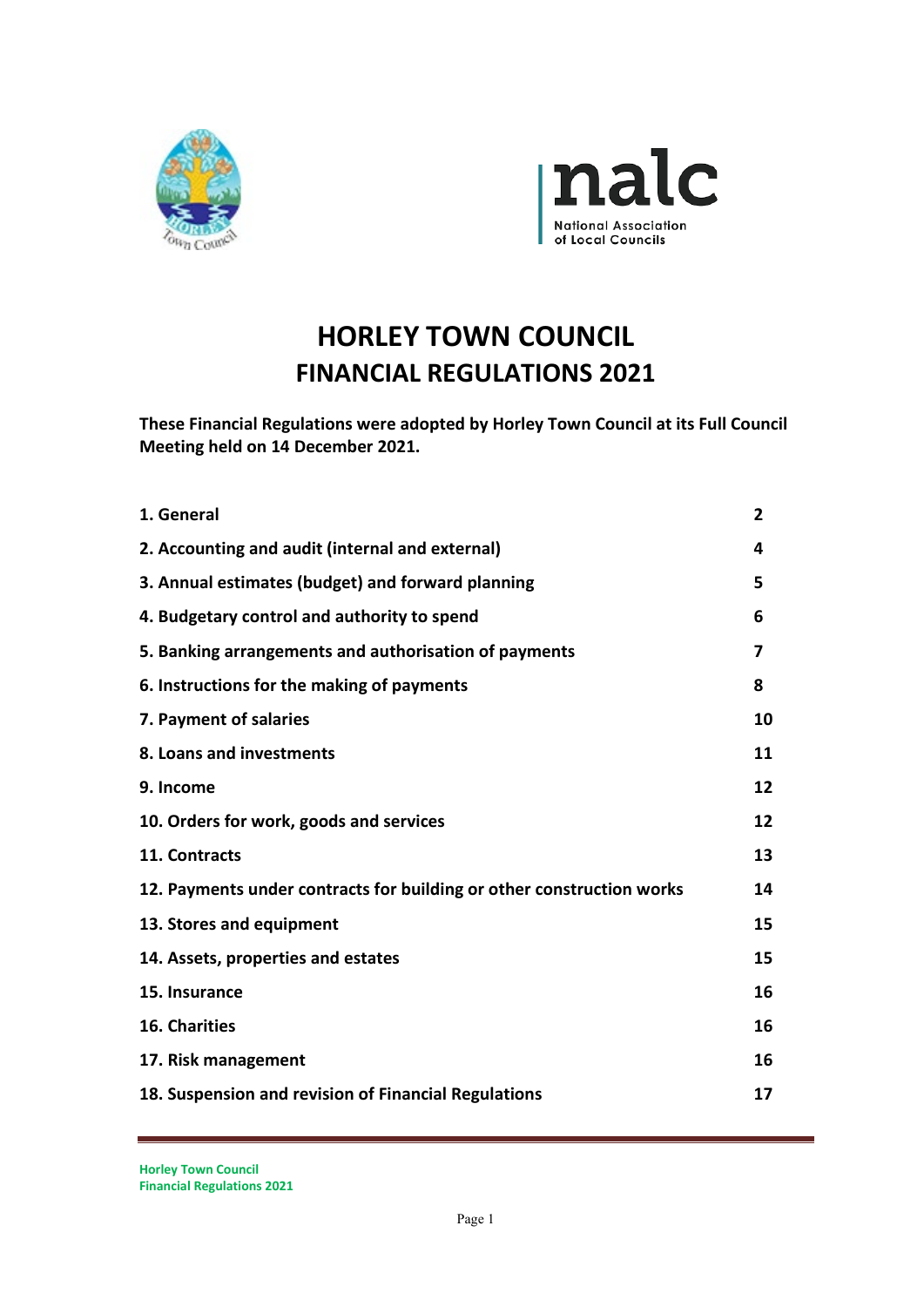## **1. GENERAL**

- 1.1. These Financial Regulations govern the conduct of financial management by the Council and may only be amended or varied by resolution of the Council. Financial Regulations are one of the Council's three governing policy documents providing procedural guidance for members and officers. Financial Regulations must be observed in conjunction with the Council's Standing Orders<sup>[1](#page-1-0)</sup> and any individual Financial Regulations relating to contracts.
- 1.2. The Council is responsible in law for ensuring that its financial management is adequate and effective and that the Council has a sound system of internal control which facilitates the effective exercise of the Council's functions, including arrangements for the management of risk.
- 1.3. The Responsible Financial Officer (RFO) is a statutory office and shall be appointed by the Council.
- 1.4. The RFO shall produce financial management information as required by the Council.
- 1.5. The Council's accounting control systems must include measures:
	- for the timely production of accounts;
	- that provide for the safe and efficient safeguarding of public money;
	- to prevent and detect inaccuracy and fraud; and
	- identifying the duties of officers.
- 1.6. These Financial Regulations demonstrate how the Council meets these responsibilities and requirements.
- 1.7. At least once a year, prior to approving the Annual Governance Statement, the Council must review the effectiveness of its system of internal control which shall be in accordance with proper practices.
- 1.8. Deliberate or wilful breach of these Regulations may give rise to disciplinary proceedings.
- 1.9. Members of the Council are expected to follow the instructions within these Regulations and not to entice employees to breach them. Failure to follow instructions within these Regulations brings the office of Councillor into disrepute.
- 1.10. The RFO:
	- acts under the policy direction of the Council;
	- administers the Council's financial affairs in accordance with all Acts, Regulations and proper practices;
	- determines on behalf of the Council its accounting records and accounting control systems;
	- ensures the accounting control systems are observed;

<span id="page-1-0"></span><sup>1</sup> Model Standing Orders for Councils (2018 Edition) is available from NALC (©NALC 2018)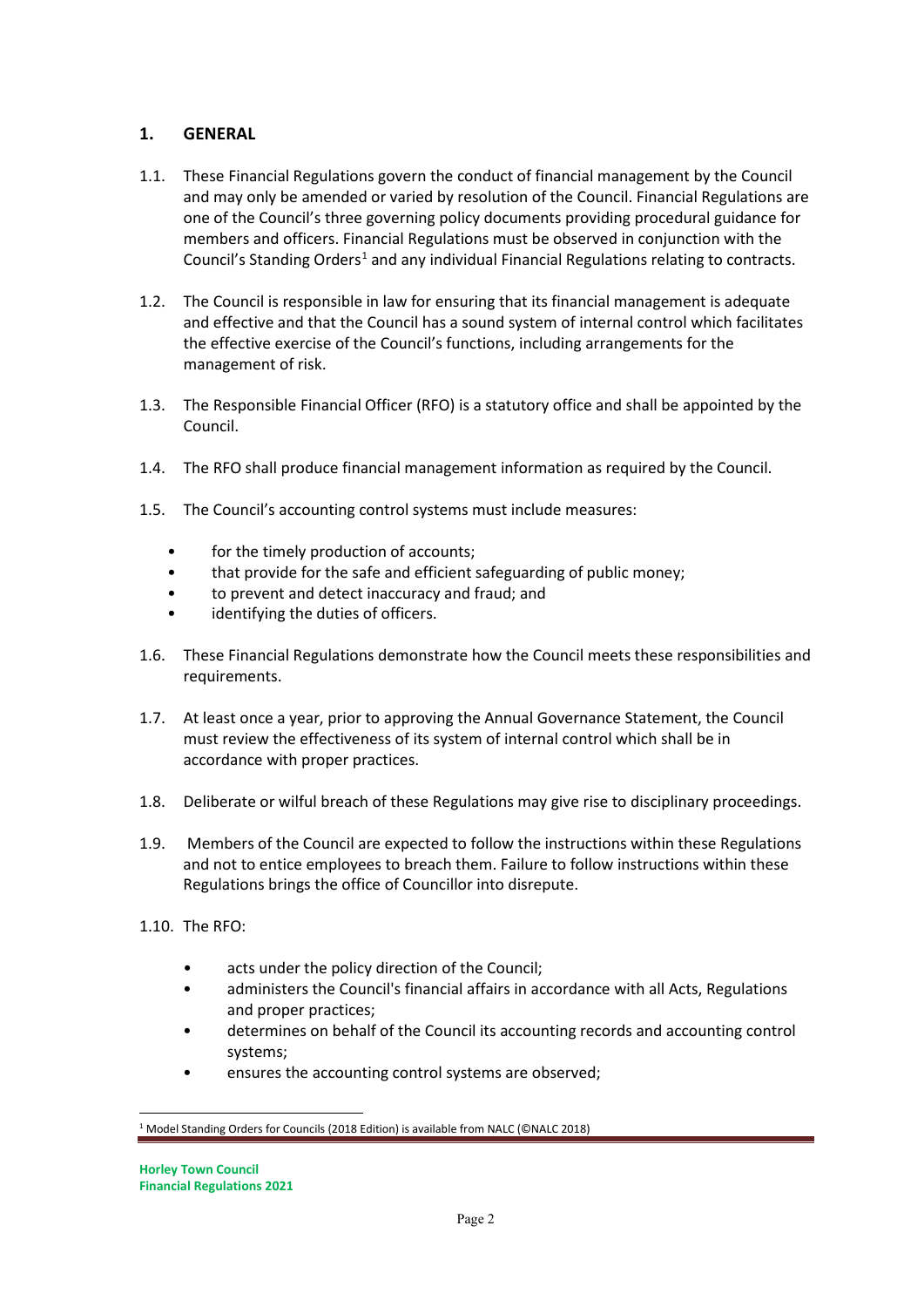- maintains the accounting records of the Council up to date in accordance with proper practices;
- assists the Council to secure economy, efficiency and effectiveness in the use of its resources; and
- produces financial management information as required by the Council.
- 1.11. The accounting records determined by the RFO shall be sufficient to show and explain the Council's transactions and to enable the RFO to ensure that any income and expenditure account and statement of balances, or record of receipts and payments and additional information, as the case may be, or management information prepared for the Council from time to time comply with the Accounts and Audit Regulations.
- 1.12. The accounting records determined by the RFO shall in particular contain:
	- entries from day to day of all sums of money received and expended by the Council and the matters to which the income and expenditure or receipts and payments account relate;
	- a record of the assets and liabilities of the Council; and
	- wherever relevant, a record of the Council's income and expenditure in relation to claims made, or to be made, for any contribution, grant or subsidy.
- 1.13. The accounting control systems determined by the RFO shall include:
	- procedures to ensure that the financial transactions of the Council are recorded as soon as reasonably practicable and as accurately and reasonably as possible;
	- procedures to enable the prevention and detection of inaccuracies and fraud and the ability to reconstruct any lost records;
	- identification of the duties of officers dealing with financial transactions and division of responsibilities of those officers in relation to significant transactions;
	- procedures to ensure that uncollectable amounts, including any bad debts are not submitted to the Council for approval to be written off except with the approval of the RFO and that the approvals are shown in the accounting records; and
	- measures to ensure that risk is properly managed.
- 1.14. The Council is not empowered by these Regulations or otherwise to delegate certain specified decisions. In particular any decision regarding:
	- setting the final budget or the precept (council tax requirement);
	- approving accounting statements;
	- approving an Annual Governance Statement;
	- borrowing;
	- writing off bad debts;
	- declaring eligibility for the General Power of Competence; and
	- addressing recommendations in any report from the internal or external auditors,

shall be a matter for the Full Council only.

1.15. In addition the Council must:

• determine and keep under regular review the bank mandate for all Council bank accounts;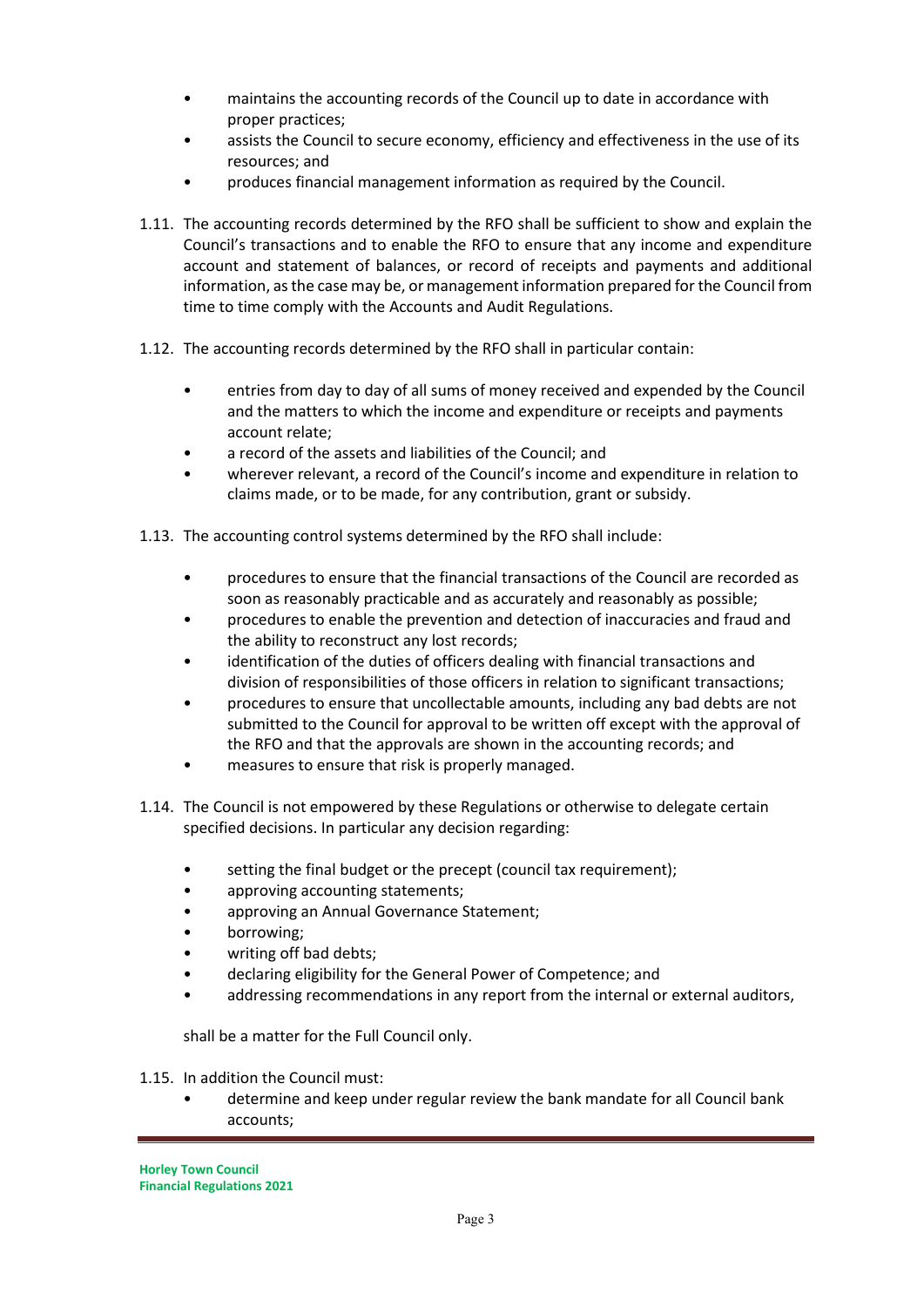- approve any grant or a single commitment in excess of £1,000; and
- in respect of the annual salary for any employee have regard to recommendations about annual salaries of employees made by the relevant Committee in accordance with its Terms of Reference.
- 1.16. In these Financial Regulations, references to the Accounts and Audit Regulations or 'The Regulations' shall mean the Regulations issued under the provisions of Section 27 of the Audit Commission Act 1998, or any superseding legislation, and then in force unless otherwise specified.
- 1.17. In these Financial Regulations the term 'proper practice' or 'proper practices' shall refer to guidance issued in the Governance and Accountability for Local Councils - a Practitioners' Guide (England) issued by the Joint Practitioners Advisory Group (JPAG), available from the websites of NALC and the Society for Local Council Clerks (SLCC).

# **2. ACCOUNTING AND AUDIT (INTERNAL AND EXTERNAL)**

- 2.1. All accounting procedures and financial records of the Council shall be determined by the RFO in accordance with the Accounts and Audit Regulations, appropriate guidance and proper practices.
- 2.2. On a regular basis, at least once in each quarter, and at each financial year end, a member other than the Chairman [or a cheque signatory] shall be appointed to verify bank reconciliations (for all accounts) produced by the RFO. The member shall sign the reconciliations and the original bank statements (or similar document) as evidence of verification. This activity shall on conclusion be reported, including any exceptions, to and noted by the Finance Committee.
- 2.3. The RFO shall complete the Annual Statement of Accounts, Annual Report, and any related documents of the Council contained in the Annual Return (as specified in proper practices) as soon as practicable after the end of the financial year and having certified the accounts shall submit them and report thereon to the Council within the timescales set by the Accounts and Audit Regulations.
- 2.4. The Council shall ensure that there is an adequate and effective system of internal audit of its accounting records, and of its system of internal control in accordance with proper practices. Any officer or member of the Council shall make available such documents and records as appear to the Council to be necessary for the purpose of the audit and shall, as directed by the Council, supply the RFO, internal auditor, or external auditor with such information and explanation as the Council considers necessary for that purpose.
- 2.5. The internal auditor shall be appointed by and shall carry out the work in relation to internal controls required by the Council in accordance with proper practices.
- 2.6. The internal auditor shall:
	- be competent and independent of the financial operations of the Council;
	- report to Council in writing, or in person, on a regular basis with a minimum of one annual written report during each financial year;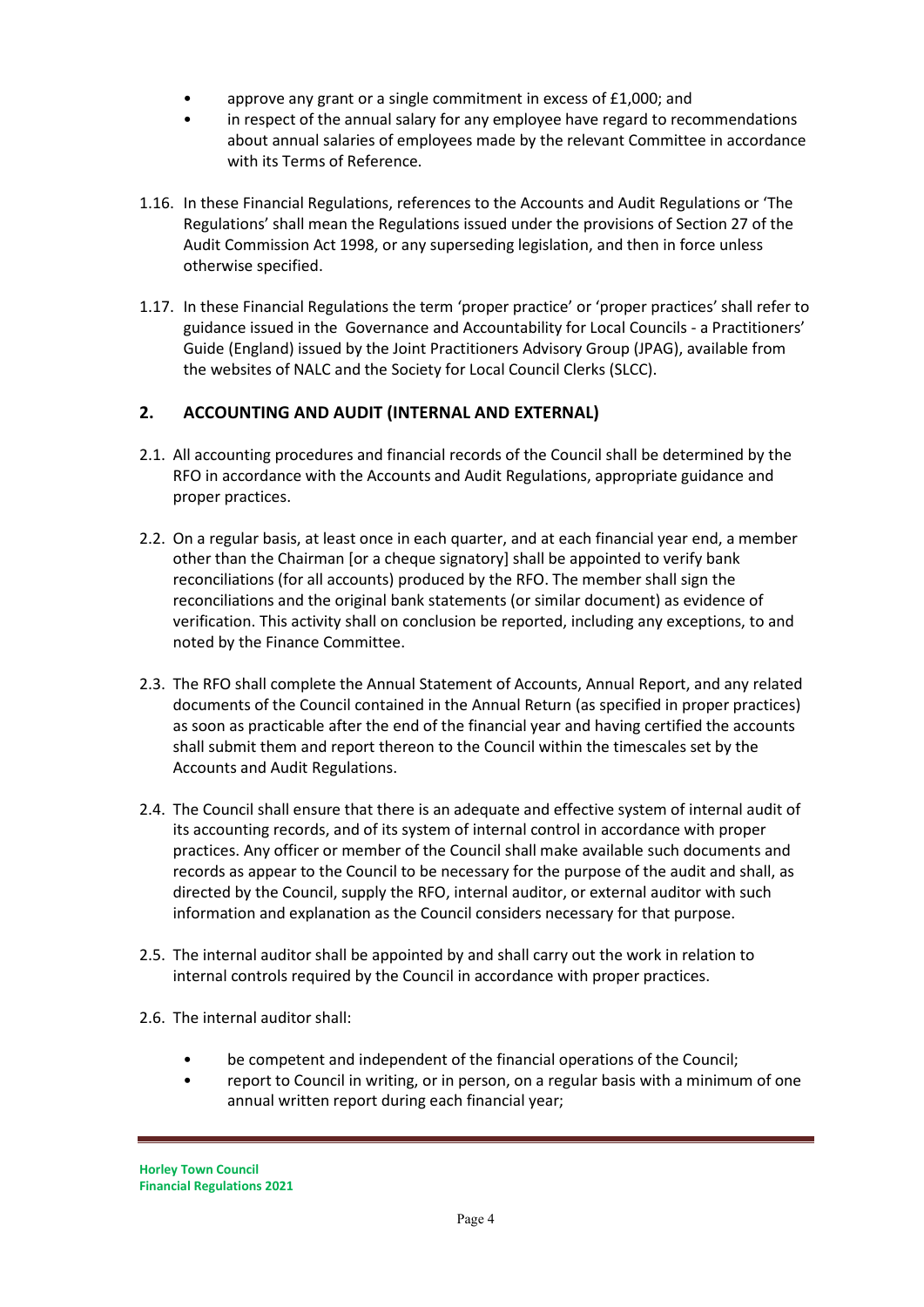- to demonstrate competence, objectivity and independence, be free from any actual or perceived conflicts of interest, including those arising from family relationships; and
- has no involvement in the financial decision making, management or control of the Council.
- 2.7. Internal or external auditors may not under any circumstances:
	- perform any operational duties for the Council;
	- initiate or approve accounting transactions; or
	- direct the activities of any Council employee, except to the extent that such employees have been appropriately assigned to assist the internal auditor.
- 2.8. For the avoidance of doubt, in relation to internal audit the terms 'independent' and 'independence' shall have the same meaning as is described in proper practices.
- 2.9. The RFO shall make arrangements for the exercise of electors' rights in relation to the accounts including the opportunity to inspect the accounts, books, and vouchers and display or publish any notices and statements of account required by the Audit Commission Act 1998, or any superseding legislation, and the Accounts and Audit Regulations.

The RFO shall, without undue delay, bring to the attention of all Councillors any correspondence or report from internal or external auditors.

## **3. ANNUAL ESTIMATES (BUDGET) AND FORWARD PLANNING**

- 3.1. Each Committee shall review its three year forecast of revenue and capital receipts and payments. Having regard to the forecast, it shall thereafter formulate and submit proposals for the following financial year to the Council not later than the middle of December each year including any proposals for revising the forecast.
- 3.2. The RFO must each year, prepare detailed estimates of all receipts and payments including the use of reserves and all sources of funding for the following financial year in the form of a budget to be considered by the Finance & General Purposes Committee with recommendations to Full Council for approval.
- 3.3. The Council shall consider annual budget proposals in relation to the Council's three year forecast of revenue and capital receipts and payments including recommendations for the use of reserves and sources of funding and update the forecast accordingly.
- 3.4. The Council shall fix the precept (council tax requirement), and relevant basic amount council tax to be levied for the ensuing financial year, not later than by the end of January each year. The RFO shall issue the precept to the billing authority and shall supply each member with a copy of the approved annual budget.
- 3.5. The approved annual budget shall form the basis of financial control for the ensuing year.

**Horley Town Council Financial Regulations 2021**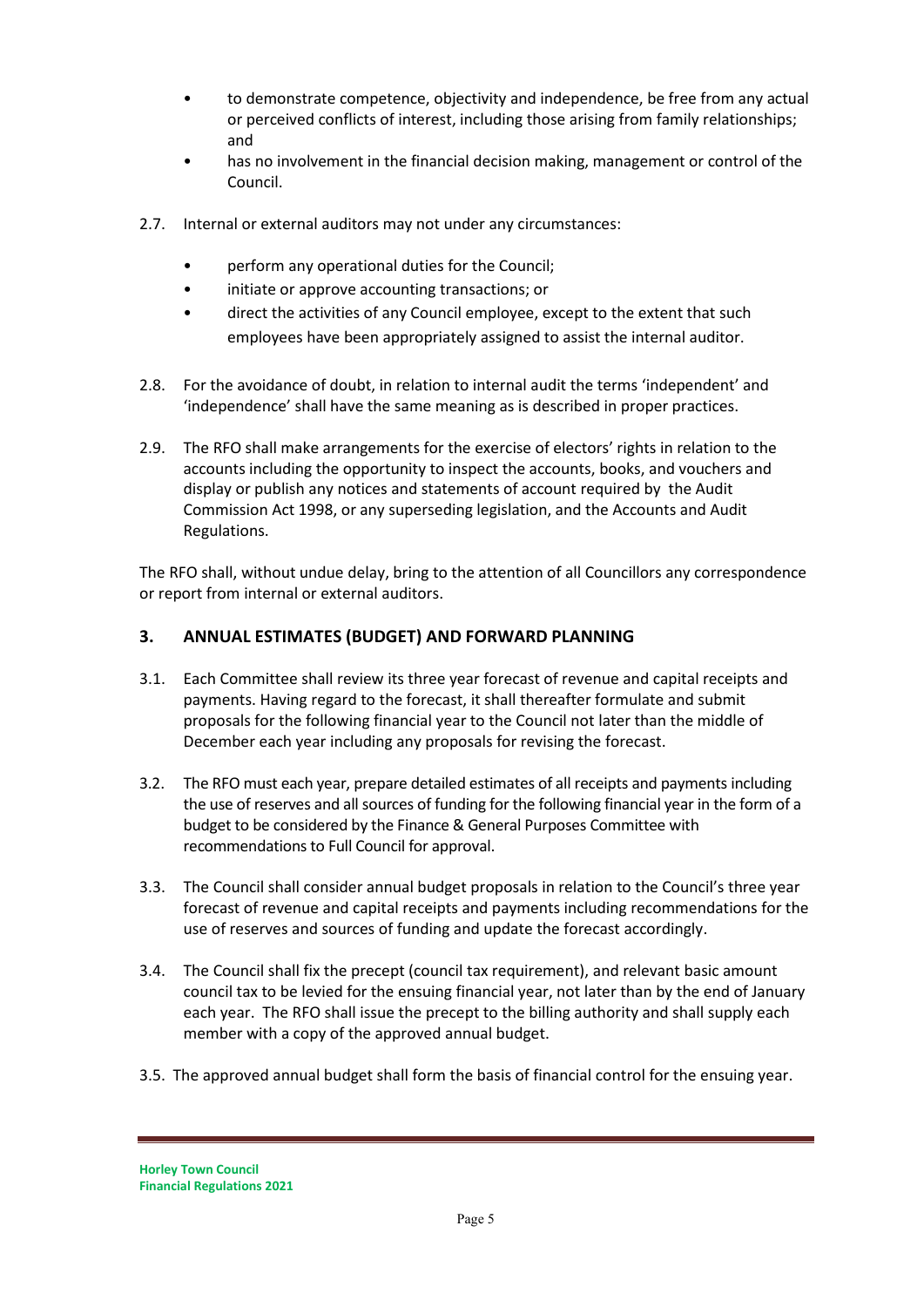## **4. BUDGETARY CONTROL AND AUTHORITY TO SPEND**

- 4.1. Expenditure on revenue items may be authorised up to the amounts included for that class of expenditure in the approved budget. This authority is to be determined by:
	- the Council or a duly delegated Committee for all items over £2,000; or
	- the Clerk, in conjunction with Chairman of Council or Chairman of the appropriate committee, for any items up to £2,000.

Such authority is to be evidenced by a minute or by an authorisation slip duly signed by the Clerk, and where necessary also by the appropriate Chairman.

Contracts may not be disaggregated to avoid controls imposed by these Regulations.

- 4.2. No expenditure may be authorised that will exceed the amount provided in the revenue budget for that class of expenditure other than by resolution of the Council, or duly delegated Committee. During the budget year and with the approval of Council having considered fully the implications for public services, unspent and available amounts may be moved to other budget headings or to an earmarked reserve as appropriate ('virement').
- 4.3. Unspent provisions in the revenue or capital budgets for completed projects shall not be carried forward to a subsequent year.
- 4.4. The salary budgets are to be reviewed at least annually for the following financial year, in line with the National Joint Council for Local Government Services (NJC) and subject to a satisfactory performance review for all staff and such review shall be evidenced by a hard copy schedule signed by the Clerk and the Chairman of the Council. The RFO will inform the Committees of any changes impacting on their budget requirement for the coming year in good time.
- 4.5. In cases of extreme risk to the delivery of Council services, the Clerk may authorise revenue expenditure on behalf of the Council which in the Clerk's judgement, it is necessary to carry out. Such expenditure includes repair, replacement or other work, whether or not there is any budgetary provision for the expenditure, subject to a limit of £1,000. The Clerk shall report such action to the Chairman as soon as possible and to the Council as soon as practicable thereafter.
- 4.6. No expenditure shall be authorised in relation to any capital project and no contract entered into or tender accepted involving capital expenditure unless the Council is satisfied that the necessary funds are available and the requisite borrowing approval has been obtained.
- 4.7. All capital works shall be administered in accordance with the Council's Standing Orders and Financial Regulations relating to contracts.
- 4.8. The RFO shall regularly provide the Council with a statement of receipts and payments to date under each heading of the budgets, comparing actual expenditure to the appropriate date against that planned as shown in the budget. These statements are to be prepared at least at the end of each financial quarter and shall show explanations of material variances. For this purpose "material" shall be outside of the agreed budget figures.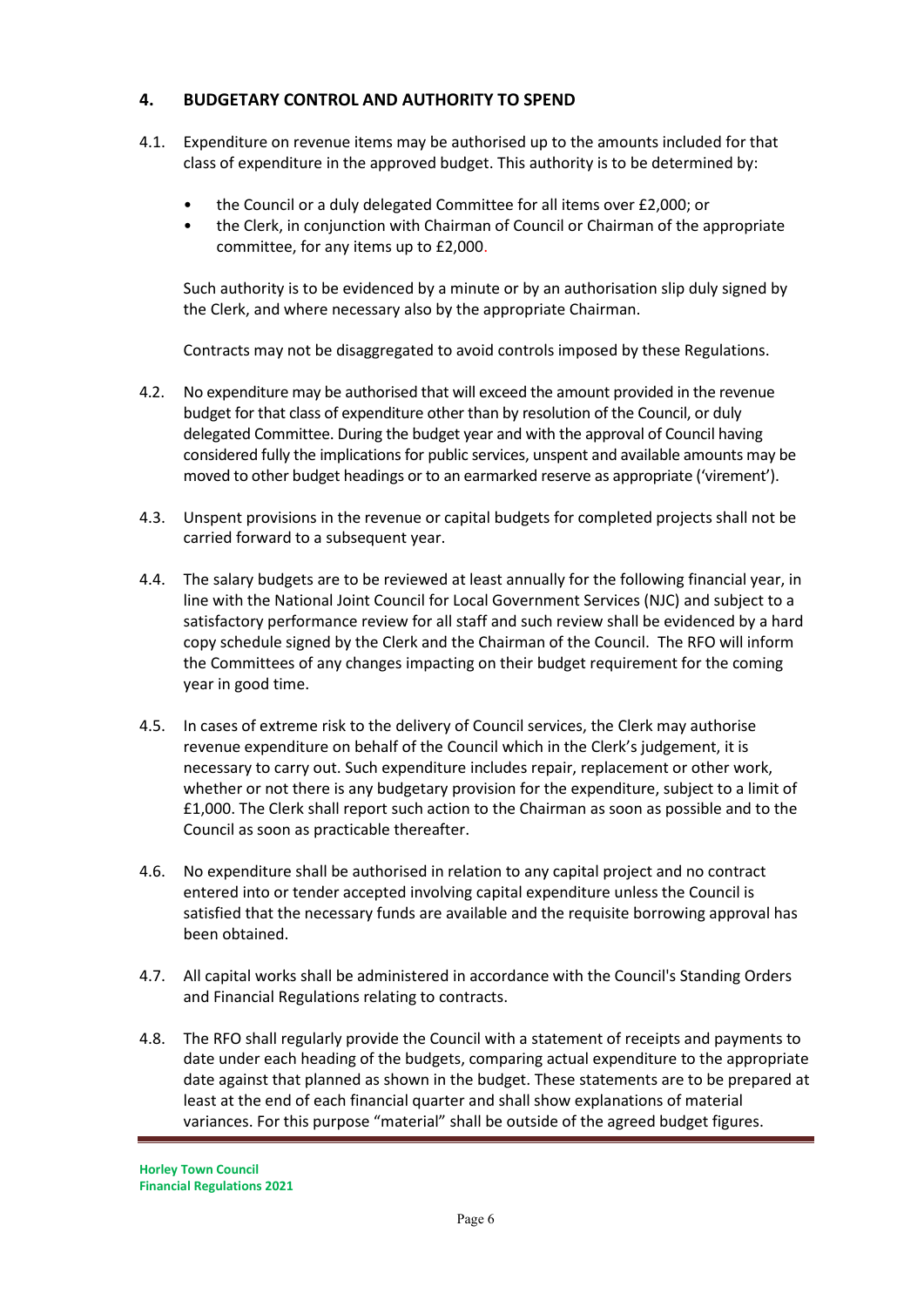4.9. Changes in earmarked reserves shall be approved by Council as part of the budgetary control process.

# **5. BANKING ARRANGEMENTS AND AUTHORISATION OF PAYMENTS**

- 5.1. The Council's banking arrangements, including the bank mandate, shall be made by the RFO and approved by the Council; banking arrangements may not be delegated to a committee. They shall be regularly reviewed for safety and efficiency.
- 5.2. The RFO shall prepare a schedule of payments requiring authorisation, forming part of the Agenda for the Meeting and, together with the relevant invoices and present the schedule to the Finance & General Purposes Committee. The Finance & General Purposes Committee shall review the schedule for compliance and, having satisfied itself shall authorise payment by a resolution of the Finance & General Purposes Committee. The approved schedule shall be ruled off and initialled by the Chairman of the Meeting. A detailed list of all payments shall be disclosed within or as an attachment to the minutes of the meeting at which payment was authorised. Personal payments (including salaries, wages, expenses and any payment made in relation to the termination of a contract of employment) may be summarised to remove public access to any personal information.
- 5.3. All invoices for payment shall be examined, verified and certified by the Clerk/RFO to confirm that the work, goods or services to which each invoice relates has been received, carried out, examined and represents expenditure previously approved by the Council.
- 5.4. The Clerk and RFO shall have delegated authority to authorise the payment of items only in the following circumstances:
	- a) Any expenditure item authorised under 6.4 below (continuing contracts and obligations) provided that a list of such payments shall be submitted to the next Finance & General Purposes Committee meeting; or
	- b) Fund transfers within the Council's banking arrangements, provided that a list of such payments shall be submitted to the next Finance & General Purposes Committee meeting.
- 5.5. For each financial year, the Clerk and RFO shall draw up a list of due payments which arise on a regular basis as the result of a continuing contract, statutory duty, or obligation (such as but not exclusively, Salaries, PAYE and NI, Superannuation Fund and regular maintenance contracts and the like for which the Council may authorise payment for the year provided that the requirements of Regulation 4.1 (Budgetary Controls) are adhered to, provided also that a list of such payments shall be submitted at the next Finance and General Purposes Committee meeting.
- 5.6. A record of regular payments made under 6.4 above shall be drawn up and be signed by two members on each and every occasion when payment is authorised - thus controlling the risk of duplicated payments being authorised and / or made.
- 5.7. In respect of grants a duly authorised Committee shall approve expenditure within any limits set by the Council and in accordance with any policy statement approved by the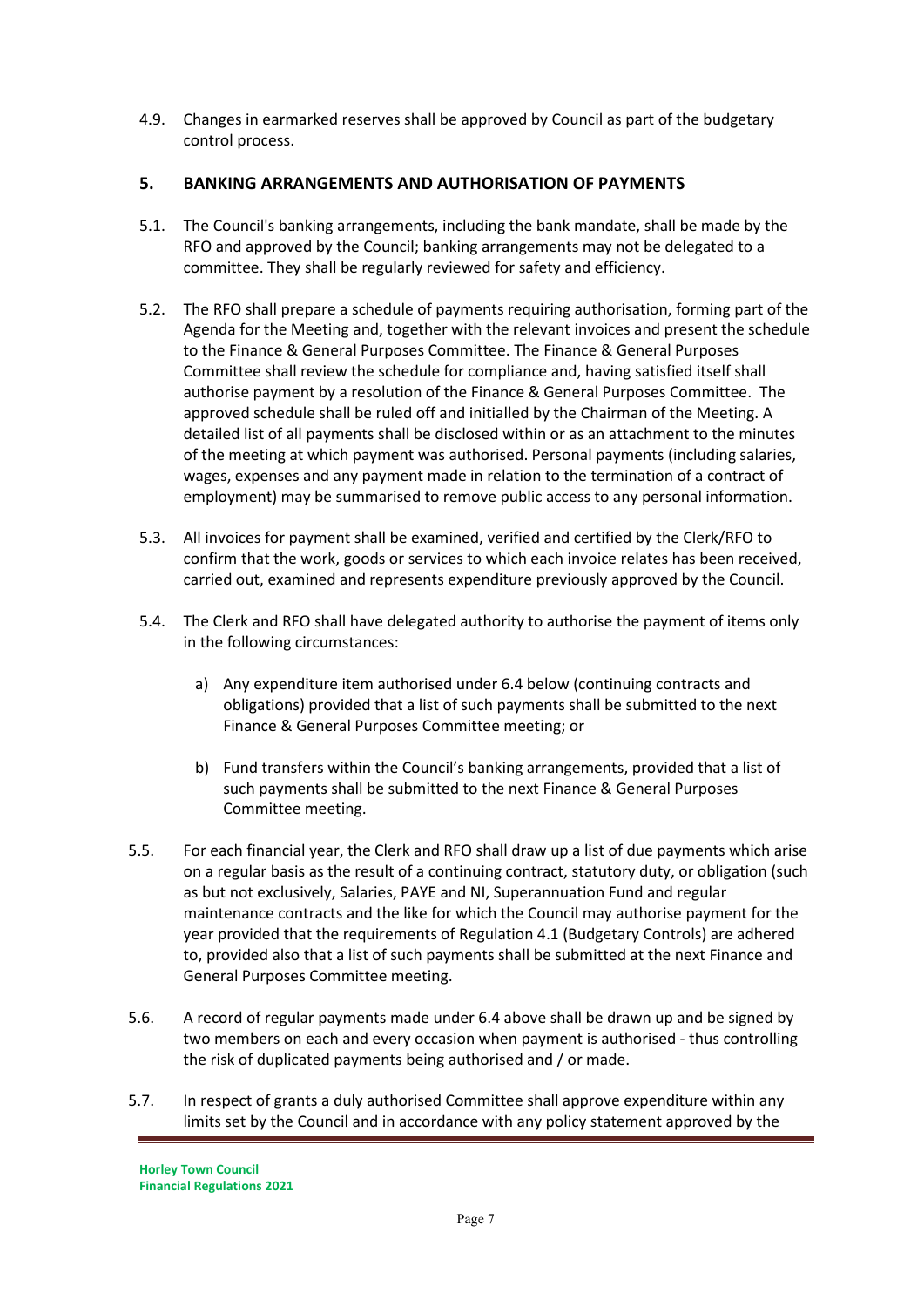Council. Any Revenue or Capital Grant in excess of £1,000 shall before payment, be subject to ratification by resolution of the Council.

- 5.8. Members are subject to the Reigate & Banstead Member Code of Conduct that has been adopted by the Council and shall comply with the Code and Standing Orders when a decision to authorise or instruct payment is made in respect of a matter in which they have a disclosable pecuniary or other interest, unless a dispensation has been granted.
- 5.9. The Council will aim to rotate the duties of members in these Regulations so that onerous duties are shared out as evenly as possible over time.

#### **6. INSTRUCTIONS FOR THE MAKING OF PAYMENTS**

- 6.1. The Council will make safe and efficient arrangements for the making of its payments.
- 6.2. Following authorisation under Financial Regulation 6 above, the Finance & General Purposes Committee or, if so delegated, the Clerk or RFO shall give instruction that a payment shall be made.
- 6.3. All payments shall be effected by cash, cheque, electronic payment, Direct Debit or any other order drawn on the Council's bankers, in accordance with a resolution of the Finance & General Purposes Committee.
- 6.4. Cheques or orders for payment drawn on the bank account in accordance with the schedule as presented to the Finance & General Purposes Committee shall be signed by two Members of the Council in accordance with a resolution instructing that payment. A Member who is a bank signatory, having a connection by virtue of family or business relationships with the beneficiary of a payment, should not, under normal circumstances, be a signatory to the payment in question.
- 6.5. Cheques or orders for payment shall not normally be presented for signature other than at a Council or Committee meeting (including immediately before or after such a meeting). Any signatures obtained away from such meetings shall be reported to the next meeting of the Finance & General Purposes Committee. To indicate agreement of the details shown on the cheque or order for payment with the counterfoil and the invoice or similar documentation, the signatories shall each also initial the cheque counterfoil or other record of payment.
- 6.6. The RFO shall examine invoices in relation to arithmetic accuracy and shall analyse them to the appropriate expenditure heading. The Clerk shall take all steps to settle all invoices submitted in accordance with the terms of business.
- 6.7. If a payment is necessary to avoid a charge to interest under the Late Payment of Commercial Debts (Interest) Act 1998, where the RFO certifies that there is no dispute or other reason to delay payment, the Clerk may take all steps necessary to settle such invoices.
- 6.8. The RFO may provide petty cash to officers for the purpose of defraying operational and other expenses. Vouchers for payments made shall be forwarded to the RFO with a claim for reimbursement: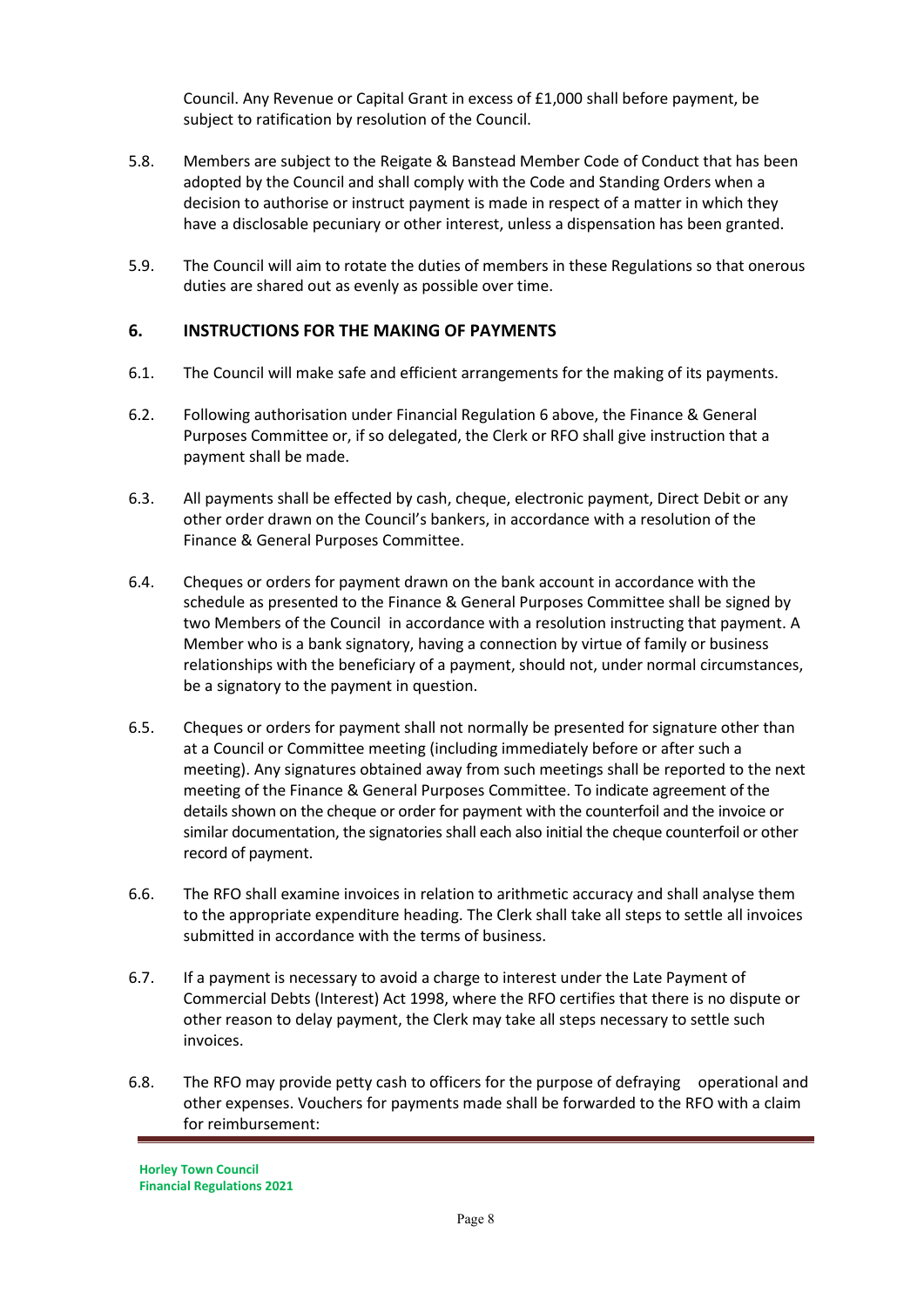- a) The RFO shall maintain a petty cash float up to a maximum of £50 for the purpose of defraying operational and other expenses. Vouchers for payments made from petty cash shall be kept to substantiate the payment.
- b) Income received must not be paid into the petty cash float but must be separately banked, as provided elsewhere in these regulations.
- c) Payments to maintain the petty cash float shall be shown separately on the schedule of payments presented to Council, under Clause 6.2 above.
- 6.9. If thought appropriate by the Council, payment for certain items (principally salaries) may be made by banker's standing order provided that the instructions are signed, or otherwise evidenced by two members are retained and any payments are reported to Council as made. The approval of the use of a banker's standing order shall be renewed by resolution of the Council at least every two years.
- 6.10. If thought appropriate by the Council, payment for certain items may be made by BACS or CHAPS methods provided that the instructions for each payment are signed, or otherwise evidenced, by two authorised bank signatories, are retained and any payments are reported to the Council as made. The approval of the use of BACS or CHAPS shall be renewed by resolution of the Council at least every two years.
- 6.11. Where expenditure has been authorised by a committee, the minute reference shall be marked on the invoice prior to payment.
- 6.12. If thought appropriate by the Council payment for certain items may be made by internet banking transfer provided evidence is retained showing which members approved the payment.
- 6.13. Where a computer requires use of a personal identification number (PIN) or other password(s), for access to the council's records on that computer, a note shall be made of the PIN and Passwords and shall be handed to the Clerk and retained in a sealed dated envelope inside the office safe. This envelope may not be opened other than in the presence of two other councillors. After the envelope has been opened, in any circumstances, the PIN and / or passwords shall be changed as soon as practicable. The fact that the sealed envelope has been opened, in whatever circumstances, shall be reported to all members immediately and formally to the next available meeting of the council. This will not be required for a member's personal computer used only for remote authorisation of bank payments.
- 6.16. No employee or Councillor shall disclose any PIN or password, relevant to the working of the Council or its bank accounts, to any person not authorised in writing by the Council or a duly delegated committee.
- 6.17. Regular back-up copies of the records on any computer shall be made and shall be stored securely away from the computer in question, and preferably off site.

**Horley Town Council Financial Regulations 2021**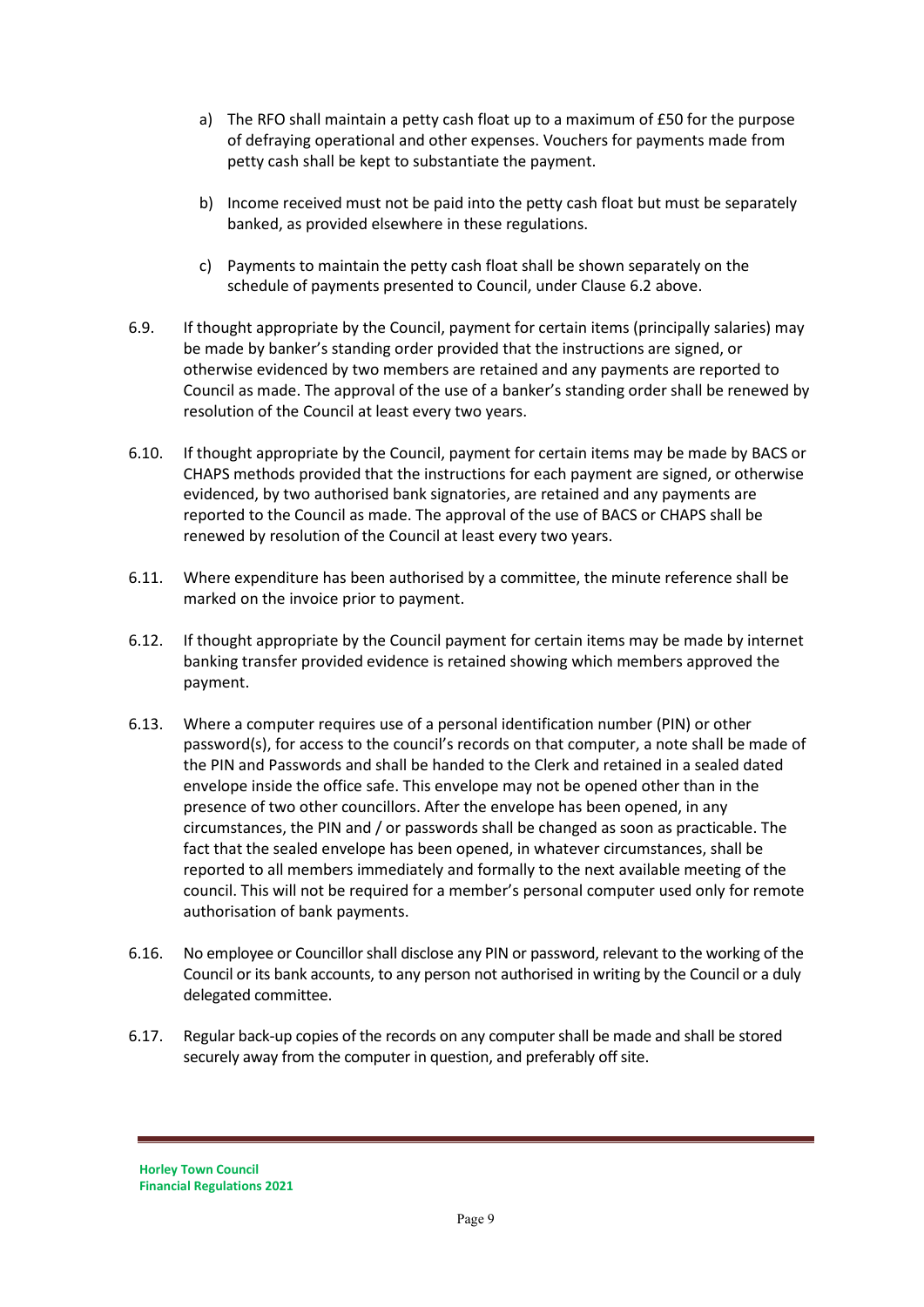- 6.18. The Council, and any members using computers for the council's financial business, shall ensure that anti-virus, anti-spyware and firewall, software with automatic updates, together with a high level of security, is used.
- 6.19. Where internet banking arrangements are made with any bank, the Clerk [RFO] shall be appointed as the Service Administrator. The bank mandate approved by the council shall identify a number of councillors who will be authorised to approve transactions on those accounts. The bank mandate will state clearly the amounts of payments that can be instructed by the use of the Service Administrator alone, or by the Service Administrator with a stated number of approvals.
- 6.20. Access to any internet banking accounts will be directly to the access page (which may be saved under "favourites"), and not through a search engine or e-mail link. Remembered or saved passwords facilities must not be used on any computer used for council banking work. Breach of this Regulation will be treated as a very serious matter under these Regulations.
- 6.21. Changes to account details for suppliers, which are used for internet banking may only be changed on written hard copy notification by the supplier and supported by hard copy authority for change signed by two of the Clerk/RFO and a member. A programme of regular checks of standing data with suppliers will be followed.
- 6.22. A pre-paid debit card may be issued to employees with varying limits. These limits will be set by the Finance Committee. Transactions and purchases made will be reported to the Finance Committee. Authority for topping-up shall be at the discretion of the Finance Committee.

#### **7. PAYMENT OF SALARIES**

- 7.1. As an employer, the council shall make arrangements to meet fully the statutory requirements placed on all employers by PAYE and National Insurance legislation. The payment of all salaries shall be made in accordance with payroll records and the rules of PAYE and National Insurance currently operating, and salary rates shall be as recommended by the Staff Committee and approved by Full Council.
- 7.2. Payment of salaries and payment of deductions from salary such as may be required to be made for tax, national insurance and pension contributions, or similar statutory or discretionary deductions must be made in accordance with the payroll records and on the appropriate dates stipulated in employment contracts, provided that each payment is reported to the next available council meeting, as set out in these regulations above.
- 7.3. No changes shall be made to any employee's pay, emoluments, or terms and conditions of employment without the prior consent of Full Council.
- 7.4. Each and every payment to employees of net salary and to the appropriate creditor of the statutory and discretionary deductions shall be recorded in a separate confidential record (confidential cash book). This confidential record is not open to inspection or review (under the Freedom of Information Act 2000 or otherwise) other than:
	- a) by any councillor who can demonstrate a need to know;
	- b) by the internal auditor;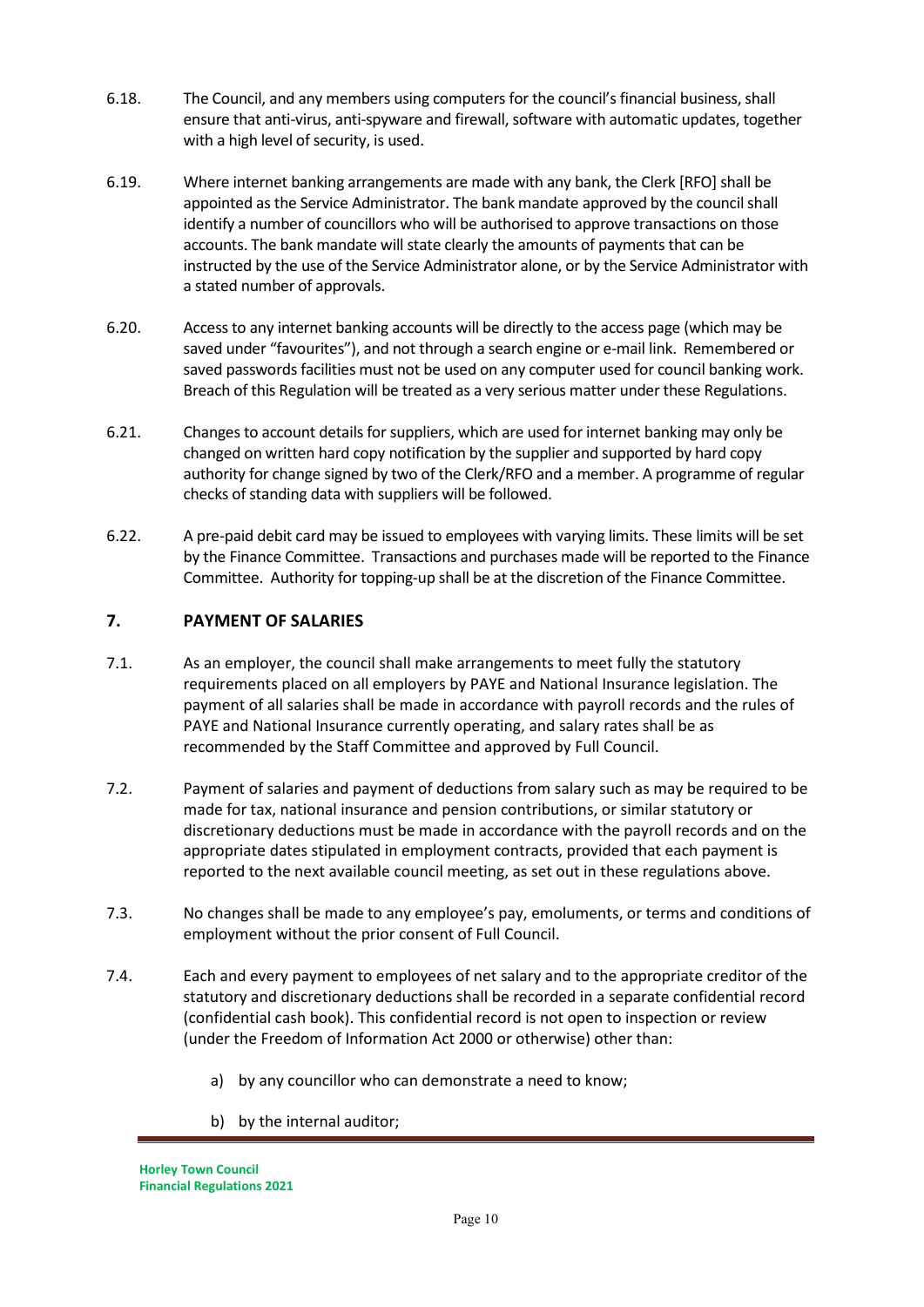- c) by the external auditor; or
- d) by any person authorised under Audit Commission Act 1998, or any superseding legislation.
- 7.5. The total of such payments in each calendar month shall be reported with all other payments as made as may be required under these Financial Regulations, to ensure that only payments due for the period have actually been paid.
- 7.6. An effective system of personal performance management should be maintained for the senior Officers.
- 7.7. Any termination payments shall be supported by a clear business case and reported to the council. Termination payments shall only be authorised by Council.
- 7.8. Before employing interim staff, the Council must consider a full business case.

#### **8. LOANS AND INVESTMENTS**

- 8.1. All borrowings shall be affected in the name of the council, after obtaining any necessary borrowing approval. Any application for borrowing approval shall be approved by Council as to terms and purpose. The application for borrowing approval, and subsequent arrangements for the loan shall only be approved by Full Council.
- 8.2. Any financial arrangement which does not require formal borrowing approval from the Secretary of State (such as Hire Purchase or Leasing of tangible assets) shall be subject to approval by the full council. In each case a report in writing shall be provided to council in respect of value for money for the proposed transaction.
- 8.3. All loans and investments shall be negotiated in the name of the Council and shall be for a set period in accordance with the Council's policy.
- 8.4. The Council shall consider the need for an Investment Strategy and Policy which, if drawn up, shall be in accordance with relevant regulations, proper practices and guidance. Any Strategy and Policy shall be reviewed by the council at least annually.
- 8.5. All investments of money under the control of the Council shall be in the name of the Council.
- 8.6. All investment certificates and other documents relating thereto shall be retained in the custody of the RFO.
- 8.7. Payments in respect of short term or long-term investments, including transfers between bank accounts held in the same bank, or branch, shall be made in accordance with Regulation 5 (Authorisation of payments) and Regulation 6 (Instructions for payments).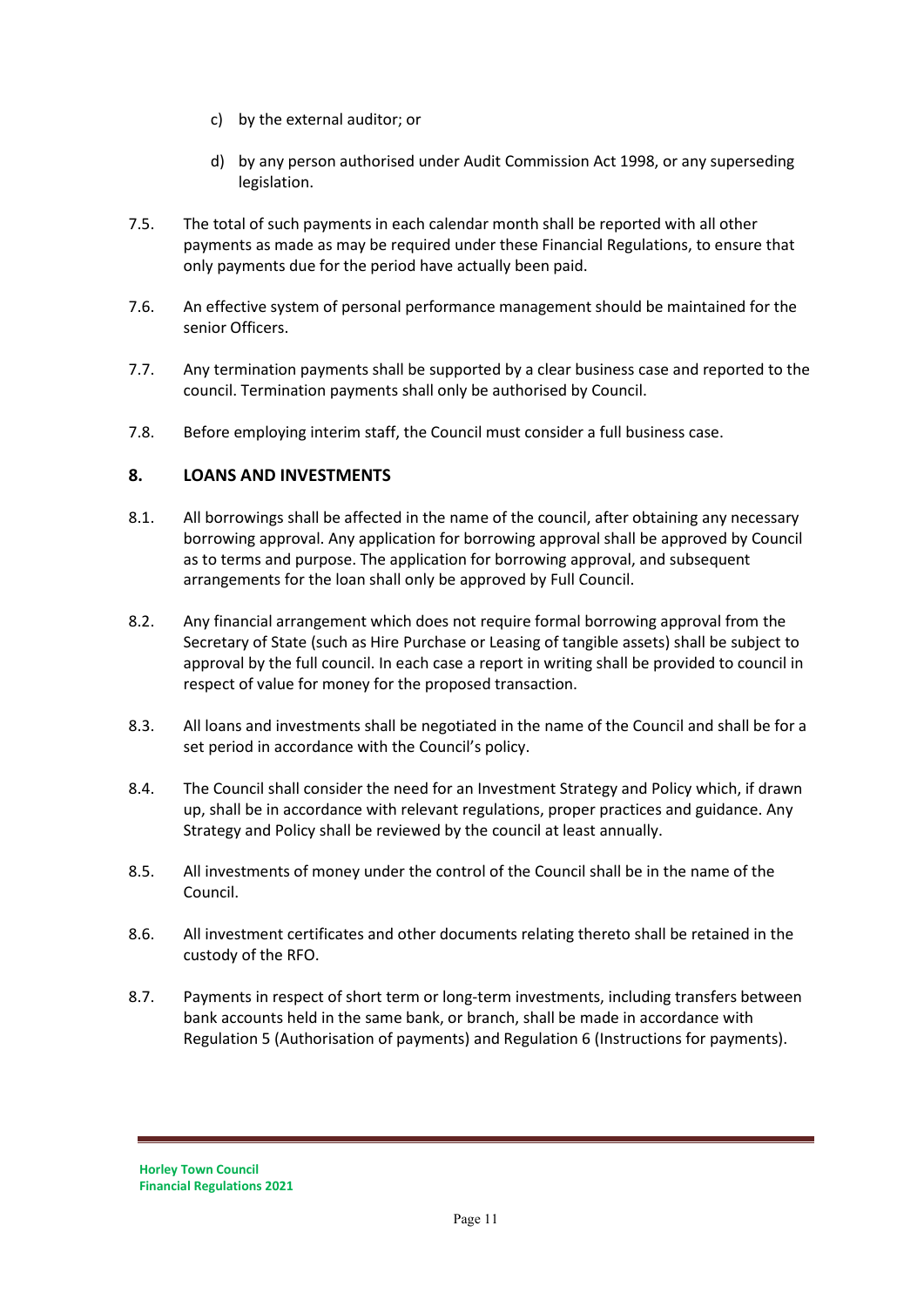## **9. INCOME**

- 9.1. The collection of all sums due to the Council shall be the responsibility of and under the supervision of the RFO.
- 9.2. Particulars of all charges to be made for work done, services rendered or goods supplied shall be agreed annually by the Council, notified to the RFO and the RFO shall be responsible for the collection of all accounts due to the Council.
- 9.3. The Council will review all fees and charges at least annually, following a report of the Clerk.
- 9.4. Any sums found to be irrecoverable and any bad debts shall be reported to the Council and shall be written off in the year.
- 9.5. All sums received on behalf of the Council shall be banked intact as directed by the RFO. In all cases, all receipts shall be deposited with the Council's bankers with such frequency as the RFO considers necessary.
- 9.6. The origin of each receipt shall be entered on the paying-in slip.
- 9.7. Personal cheques shall not be cashed out of money held on behalf of the Council.
- 9.8. The RFO shall promptly complete any VAT Return that is required. Any repayment claim due in accordance with VAT Act 1994 section 33 shall be made at least annually coinciding with the financial year end.
- 9.9. Where any significant sums of cash are regularly received by the Council, the RFO shall take such steps as are agreed by the Council to ensure that more than one person is present when the cash is counted in the first instance, that there is a reconciliation to some form of control such as ticket issues, and that appropriate care is taken in the security and safety of individuals banking such cash.

#### **10. ORDERS FOR WORK, GOODS AND SERVICES**

- 10.1. An official order or letter shall be issued for all work, goods and services unless a formal contract is to be prepared or an official order would be inappropriate. Copies of orders shall be retained.
- 10.2. Order books shall be controlled by the RFO.
- 10.3. All members and Officers are responsible for obtaining value for money at all times. An Officer issuing an official order shall ensure as far as reasonable and practicable that the best available terms are obtained in respect of each transaction, usually by obtaining three or more quotations or estimates from appropriate suppliers, subject to any de minimis provisions in Regulation 11.1 below.
- 10.4. A member may not issue an official order or make any contract on behalf of the Council.

**Horley Town Council Financial Regulations 2021**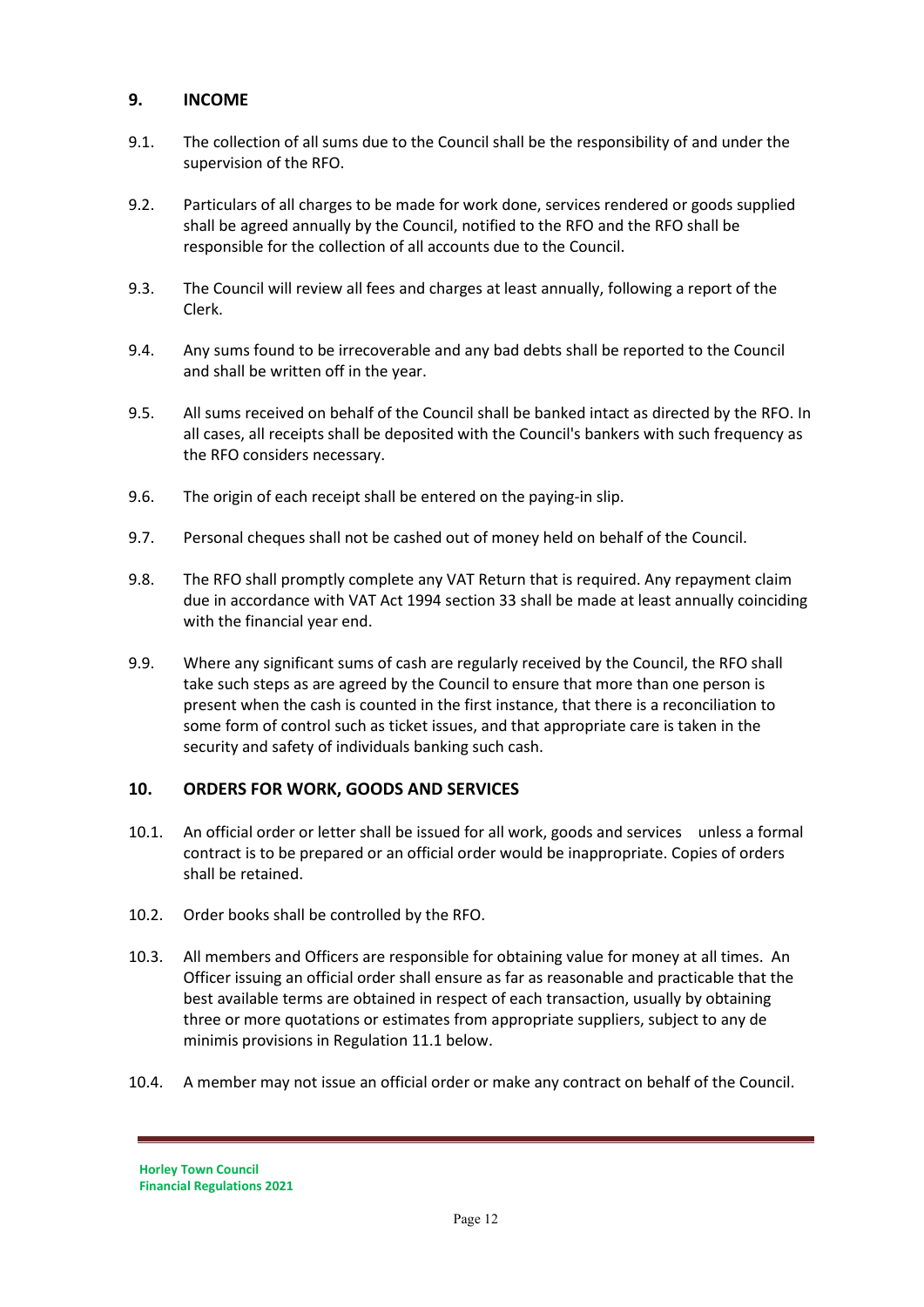10.5. The RFO shall verify the lawful nature of any proposed purchase before the issue of any order, and in the case of new or infrequent purchases or payments, the RFO shall ensure that the statutory authority shall be reported to the meeting at which the order is approved so that the Minutes can record the power being used.

# **11. CONTRACTS**

- 11.1 Procedures as to contracts are laid down as follows:
	- a) Every contract shall comply with these financial regulations, and no exceptions shall be made otherwise than in an emergency provided that this Regulation may not apply to contracts which relate to items (i) to (vi) below:
		- i) for the supply of gas, electricity, water, sewerage and telephone services;
		- ii) for specialist services such as are provided by legal professionals acting in disputes;
		- ii) for work to be executed or goods or materials to be supplied which consist of repairs to or parts for existing machinery or equipment or plant;
		- iv) for work to be executed or goods or materials to be supplied which constitute an extension of an existing contract by the Council;
		- v) for additional audit work of the external Auditor up to an estimated value of £1,000 (in excess of this sum the Clerk/RFO shall act after consultation with the Chairman and Vice Chairman of the Council);
		- vi) for goods or materials proposed to be purchased which are proprietary articles and/or are only sold at a fixed price.
	- b) Where the Council intends to procure or award a public supply contract, public service contract or public works contract as defined by The Public Contracts Regulations 2015 ("the Regulations") which is valued at £25,000 or more, the Council shall comply with the relevant requirements of the Regulations.
	- c) The full requirements of The Regulations, as applicable, shall be followed in respect of the tendering and award of a public supply contract, public service contract or public works contract which exceed thresholds in The Regulations set by the Public Contracts Directive 2014/24/EU (which may change from time to time).
	- d) When applications are made to waive financial regulations relating to contracts to enable a price to be negotiated without competition the reason shall be embodied in a recommendation to the Council.
	- e) Such invitation to tender shall state the general nature of the intended contract and the Clerk shall obtain the necessary technical assistance to prepare a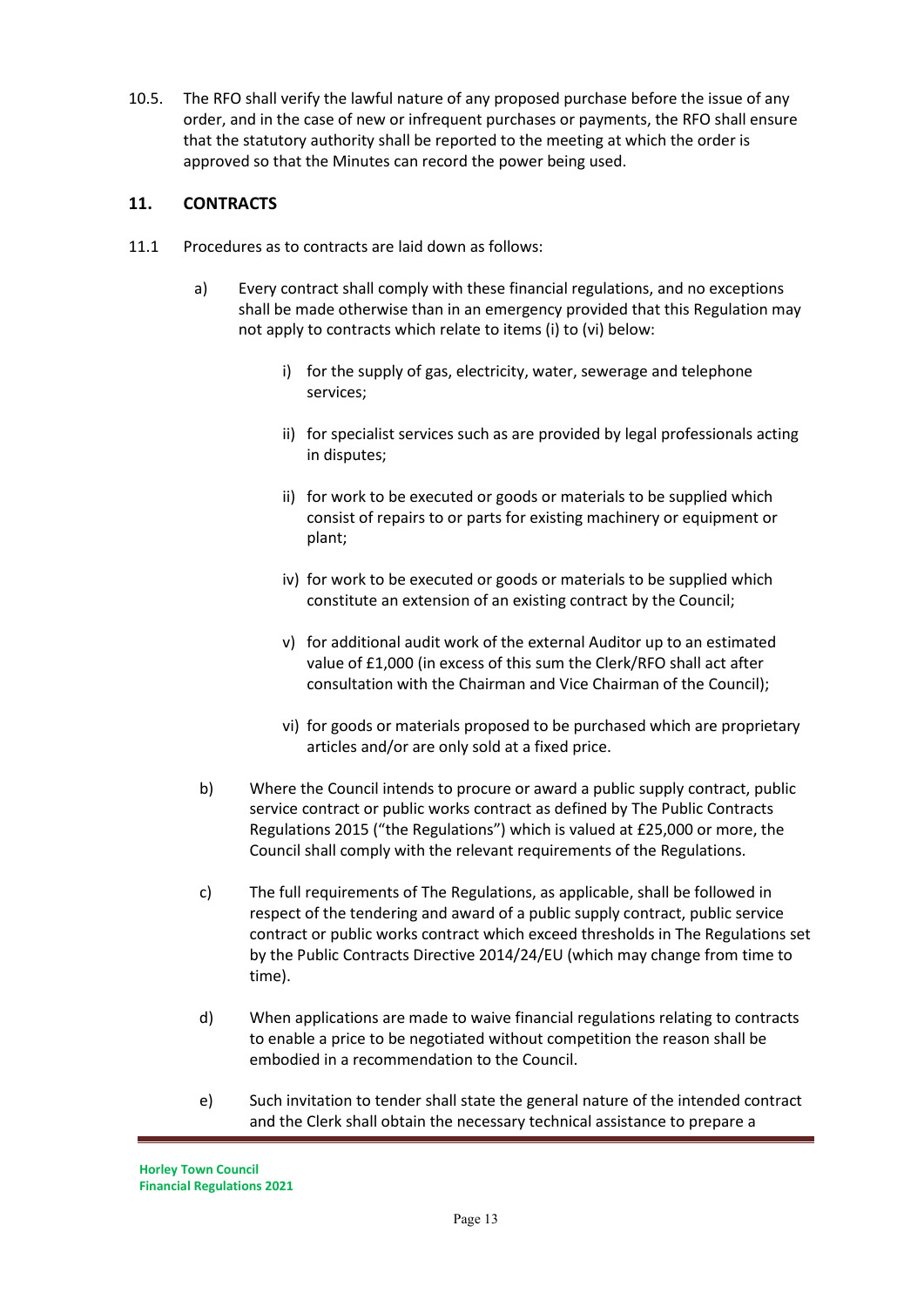specification in appropriate cases. The invitation shall in addition state that tenders must be addressed to the Clerk in the ordinary course of post. Each tendering firm shall be supplied with a specifically marked envelope in which the tender is to be sealed and remain sealed until the prescribed date for opening tenders for that contract.

- f) All sealed tenders shall be opened at the same time on the prescribed date by the Clerk in the presence of at least one member of the Council.
- g) Any invitation to tender issued under this regulation shall be subject to Standing Orders and shall refer to the terms of the Bribery Act 2010.
- h) If less than three tenders are received for contracts above £25,000 or if all the tenders are identical the Council may make such arrangements as it thinks fit for procuring the goods or materials or executing the works.
- i) When it is intended to enter into a contract less than £25,000 in value for the supply of goods or materials or for the execution of works or specialist services other than such goods, materials, works or specialist services as are excepted as set out in paragraph a. the Clerk/RFO shall obtain 3 quotations (priced descriptions of the proposed supply); where the value is below £3,000 and above £100, the Clerk/RFO shall strive to obtain 3 estimates. Otherwise, Regulation 10.3 above shall apply.
- j) The Council shall not be obliged to accept the lowest of any tender, quote or estimate.
- k) Should it occur that the Council, or duly delegated committee, does not accept any tender, quote or estimate, the work is not allocated and the council requires further pricing, provided that the specification does not change, no person shall be permitted to submit a later tender, estimate or quote who was present when the original decision-making process was being undertaken.

#### **12. PAYMENTS UNDER CONTRACTS FOR BUILDING OR OTHER CONSTRUCTION WORKS**

- 12.1 Payments on account of the contract sum shall be made within the time specified in the contract by the RFO upon authorised certificates of the architect or other consultants engaged to supervise the contract (subject to any percentage withholding as may be agreed in the particular contract).
- 12.2 Where contracts provide for payment by instalments the RFO shall maintain a record of all such payments. In any case where it is estimated that the total cost of work carried out under a contract, excluding agreed variations, will exceed the contract sum of 5% or more a report shall be submitted to the Council.
- 12.3 Any variation to a contract or addition to or omission from a contract must be approved by the Council and Clerk to the Contractor in writing before any work has begun, the Council being informed where the final cost is likely to exceed the financial provision.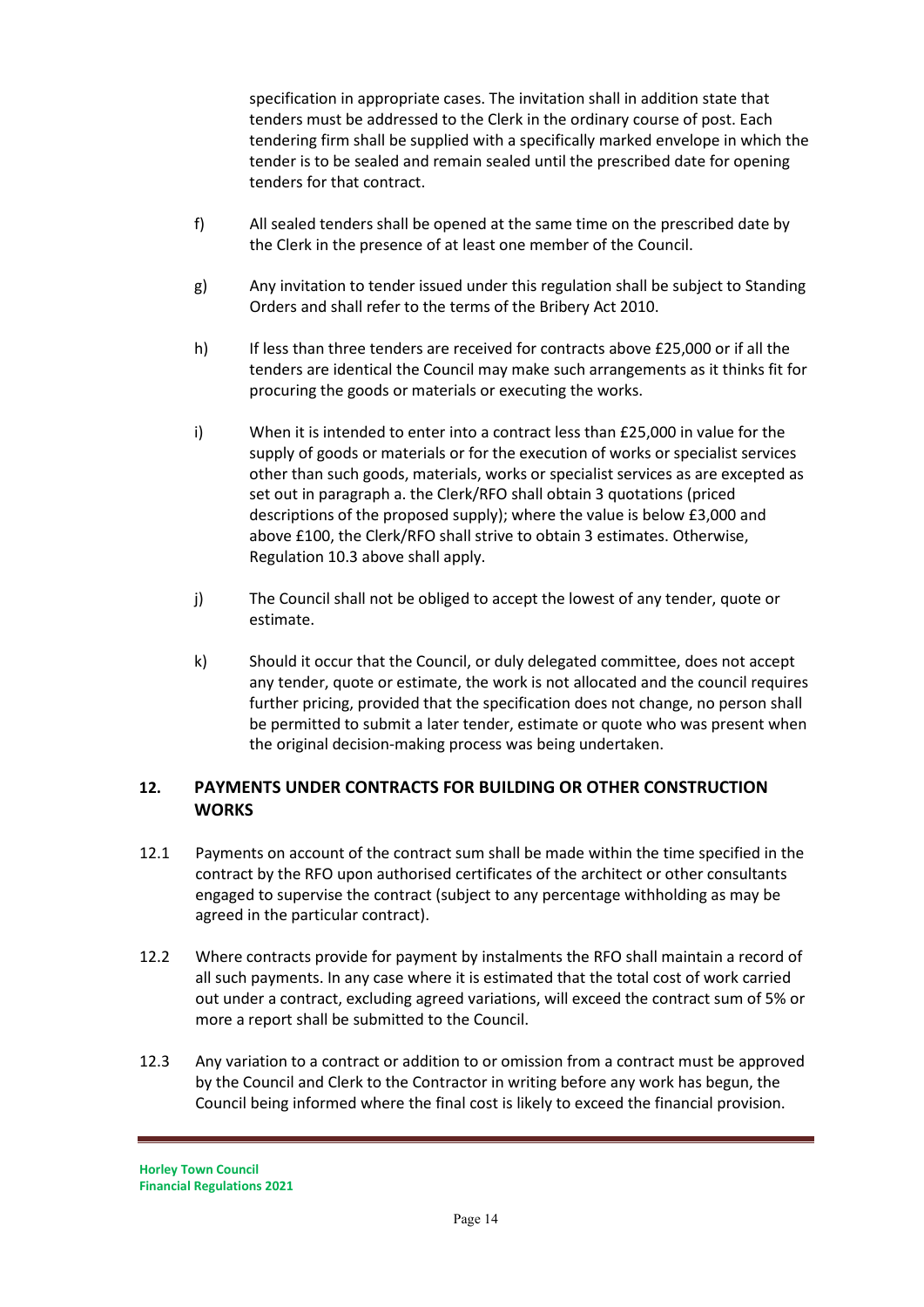#### **13. STORES AND EQUIPMENT**

- 13.1 The Officer in charge of each section shall be responsible for the care and custody of stores and equipment in that section.
- 13.2 Delivery Notes shall be obtained in respect of all goods received into store or otherwise delivered and goods must be checked as to order and quality at the time delivery is made.
- 13.3 Stocks shall be kept at the minimum levels consistent with operational requirements.
- 13.4 The RFO shall be responsible for periodic checks of stocks and stores at least annually.

#### **14. ASSETS, PROPERTIES AND ESTATES**

- 14.1 The Clerk shall make appropriate arrangements for the custody of all title deeds and Land Registry Certificates of properties held by the Council. The RFO shall ensure a record is maintained of all properties held by the Council, recording the location, extent, plan, reference, purchase details, nature of the interest, tenancies granted, rents payable and purpose for which held in accordance with the Accounts and Audit Regulations.
- 14.2 No tangible moveable property shall be purchased or otherwise acquired, sold, leased or otherwise disposed of, without the authority of the Council, together with any other consents required by law, save where the estimated value of any one item of tangible movable property does not exceed £250.
- 14.3 No real property (interests in land) shall be sold, leased or otherwise disposed of without the authority of the Council, together with any other consents required by law. In each case a report in writing shall be provided to the Council in respect of valuation and surveyed condition of the property (including matters such as planning permissions and covenants) together with a proper business case (including an adequate level of consultation with the electorate).
- 14.4 No real property (interests in land) shall be purchased or acquired without the authority of Full Council. In each case a report in writing shall be provided to council in respect of valuation and surveyed condition of the property (including matters such as planning permissions and covenants) together with a proper business case (including an adequate level of consultation with the electorate).
- 14.5 Subject only to the limit set in Regulation 15.2 above, no tangible moveable property shall be purchased or acquired without the authority of the full council. In each case a report in writing shall be provided to council with a full business case.
- 14.6 The Clerk/RFO shall ensure that an appropriate and accurate Fixed Assets Register is kept up to date. The continued existence of tangible assets shown in the Register shall be verified at least annually, possibly in conjunction with a health and safety inspection of assets.

**Horley Town Council Financial Regulations 2021**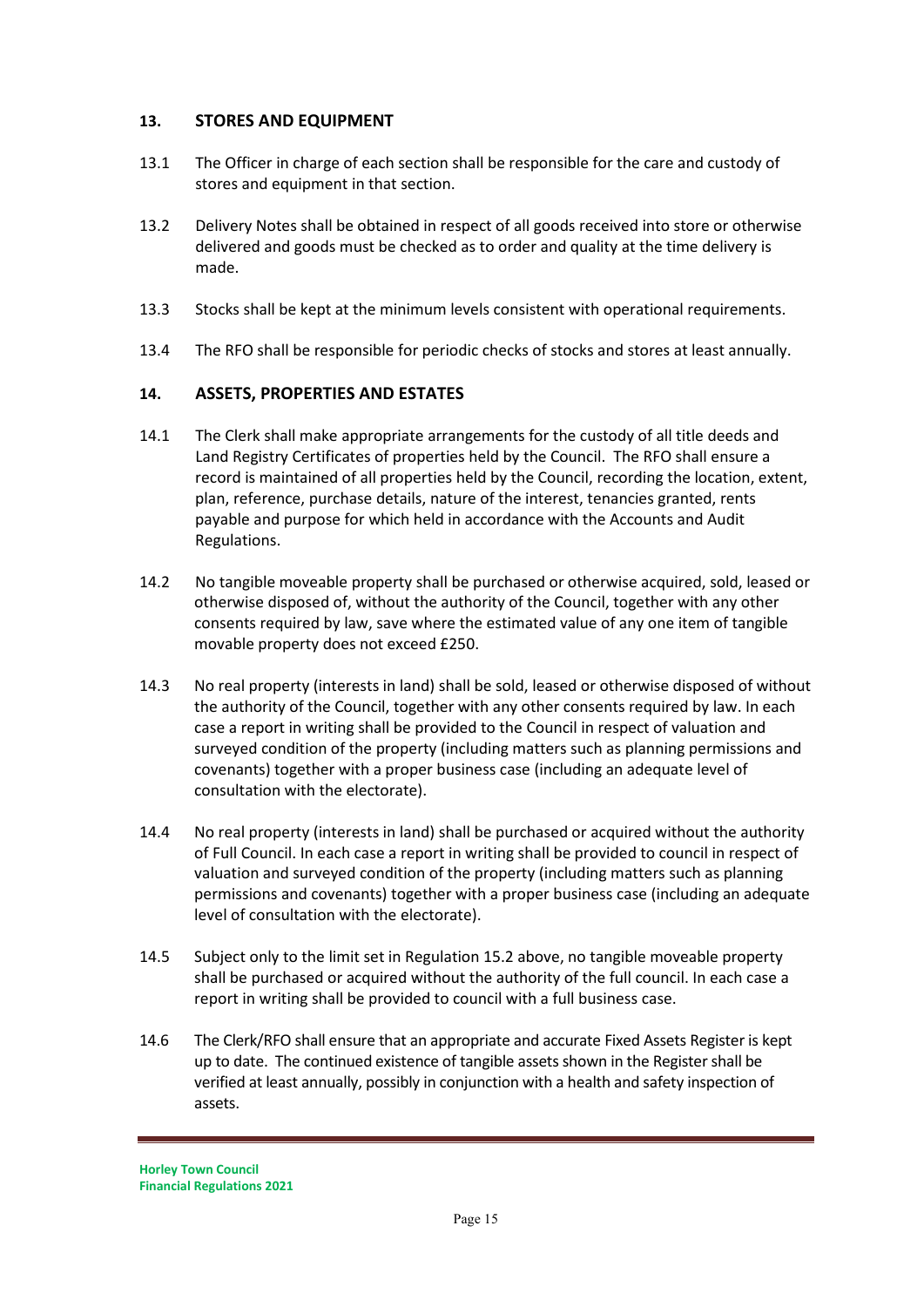#### **15. INSURANCE**

- 15.1 Following the annual risk assessment, (per Regulation 18), the RFO shall effect all insurances and negotiate all claims on the Council's insurers in consultation with the Clerk.
- 15.2 The Clerk shall give prompt notification to the RFO of all new risks, properties or vehicles which require to be insured and of any alterations affecting existing insurances.
- 15.3 The RFO shall keep a record of all insurances effected by the Council and the property and risks covered thereby and annually review it.
- 15.4 The RFO shall be notified of any loss liability or damage or of any event likely to lead to a claim, and shall report these to Council at the next available meeting.
- 15.5 All appropriate members and employees of the Council shall be included in a suitable form of security or fidelity guarantee insurance which shall cover the maximum risk exposure as determined annually by Full Council.

#### **16. CHARITIES**

16.1 Where the Council is sole trustee of a Charitable body the clerk and RFO shall ensure that separate accounts are kept of the funds held on charitable trusts and separate financial reports made in such form as shall be appropriate, in accordance with Charity Law and legislation, or as determined by the Charity Commission. The clerk and RFO shall arrange for any Audit or Independent Examination as may be required by Charity Law or any Governing Document.

#### **17. RISK MANAGEMENT**

- 17.1 The Council is responsible for putting in place arrangements for the management of risk. The Clerk, with the RFO, shall prepare, for approval by the council, risk management policy statements in respect of all activities of the council. Risk policy statements and consequential risk management arrangements shall be reviewed by the Council at least annually.
- 17.2 When considering any new activity, the Clerk [with the RFO] shall prepare a draft risk assessment including risk management proposals for consideration and adoption by the Council.

#### **18. REVISION OF FINANCIAL REGULATIONS**

18.1 It shall be the duty of the Council to review the Financial Regulations of the Council from time to time. The Clerk shall make arrangements to monitor changes in legislation or proper practices and shall advise the council of any requirement for a consequential amendment to these Financial Regulations.